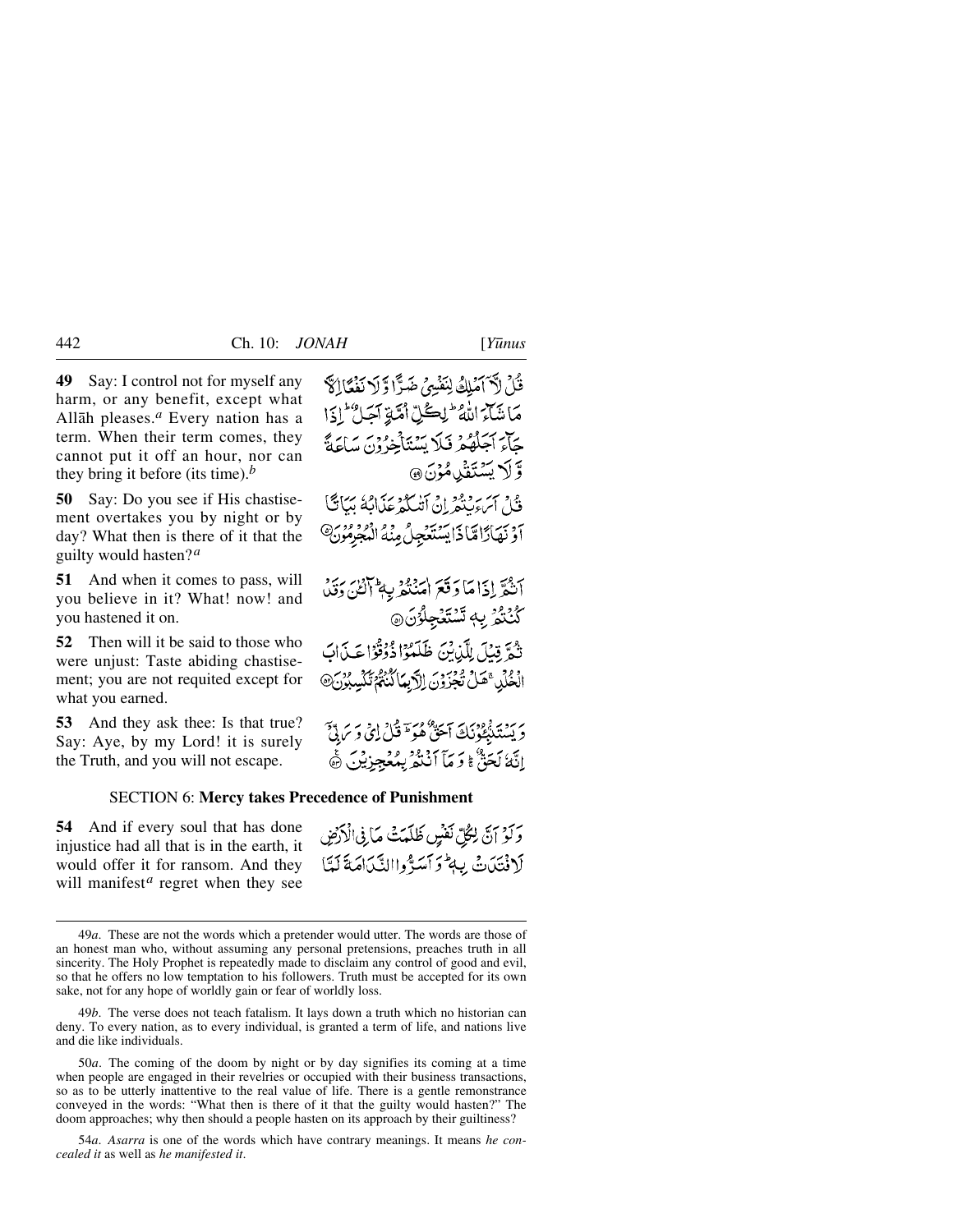the chastisement. And it will be decided between them with justice, and they will not be wronged.

**55** Now surely whatever is in the heavens and the earth is Allåh's. Now surely Allåh's promise is true, but most of them know not.

**56** He gives life and causes death, and to Him you will be returned.

**57** O men, there has come to you indeed an admonition from your Lord and a healing for what is in the breasts; and a guidance and a mercy for the believers.*<sup>a</sup>*

**58** Say: In the grace of Allåh and in His mercy, in that they should rejoice. It is better than that which they hoard.*<sup>a</sup>*

**59** Say: See you what Allåh has sent down for you of sustenance, then you make (a part) of it unlawful and (a part) lawful. Say: Has Allåh commanded you or do you forge a lie against Allåh?*<sup>a</sup>*

**60** And what think those who forge lies against Allåh of the day of Resurrection? Surely Allåh is Bountiful to men, but most of them give not thanks.

رَادُاالعَدْابَ وَ قَضِيَ بَدْنِهُ فِي بِالْقِسُط دَ هُيمْ لَا يُظْلَمُوْنَ ۞ آلآ إنَّ لِللهِ مَا فِي السَّنوتِ وَالْآمَٰ ضِ آلآ إنَّ وَعْبَدَ اللَّهِ حَقٌّ وَّ لَكِنَّ أَكْنَزَهُمْ أ\ **بَعْبَكِيْدُ**نِ هِ آ هُوَيْعَى وَ يُعِيدُ مَّ إِلَيْكَ بِمُرْجَعُوْنَ ۞ نَأَتْفَا التَّامِكِي قَدْمِ حَآءَ نَبْكُهُ قَوْعِظَةٌ مِّنْ سَّاتِكُمْ وَ بِنْىغَآعُ لِّيمَا فِي الصَّيدُ ذِي هُ رَ وْهُدَّى وَسَنْحْبَةٌ لِّكْمُؤْمِنِيْنَ ۞ قُلْ بِفَضْلِ اللهِ وَبِرَحْمَتِهِ فَبِلْالِكَ فَلْيَفْدَهُوْاطُعُهَ خَبْيُرٌ مِيِّسًا يَجْهَعُوْنَ ۞ فَيْلَ أَيْرَءَ مِنْ قَبْلَ أَنْنَزَلَ اللَّهُ لَكُثُرَ مِّنْ ِيِّنِ ذِنِ فَجَعَلْتُمْ قِنْهُ حَرَاهًا وَجَلَلاً قُلْ لِيَ اللَّهُ أَذِنَ لَكُمْ أَمْرِ عَلَى اللَّهِ تَفْتَرَوْنَ@ وَمَا ظَنُّ الَّذِينَ يَفْتَرُوْنَ عَلَى اللَّهِ أَلَكَنَّ

يَوْمَرَالْفِيْهَةِ ۖ إِنَّ اللَّهَ لَذُوۡ فَضۡلِ عَلَى النَّاسِ وَلَٰكِنَّ أَكْثَرُهُمْ لَا يَشْكُرُونَ۞

<sup>57</sup>*a*. They demanded punishment again and again, but they are told that Allåh has sent to them that in which they will find a healing and a guidance and a mercy for them, viz. the Holy Qur'ån. Compare 29:51, where, in answer to a demand for a sign which should destroy them, the disbelievers are told: "Is it not enough for them that We have revealed to thee the Book which is recited to them? Surely there is mercy in this and a reminder for a people who believe".

<sup>58</sup>*a*. Men hoard wealth, but they are told that the spiritual values of life — the grace of Allåh and His mercy — are much better.

<sup>59</sup>*a*. Just as Allåh gave them the means of their physical sustenance, He has also sent His grace and mercy for their spiritual welfare through revelation. Yet they deprive themselves of the spiritual sustenance as if it were unlawful. Or the reference may be to their declaring certain things to be unlawful for them out of reverence for their idols.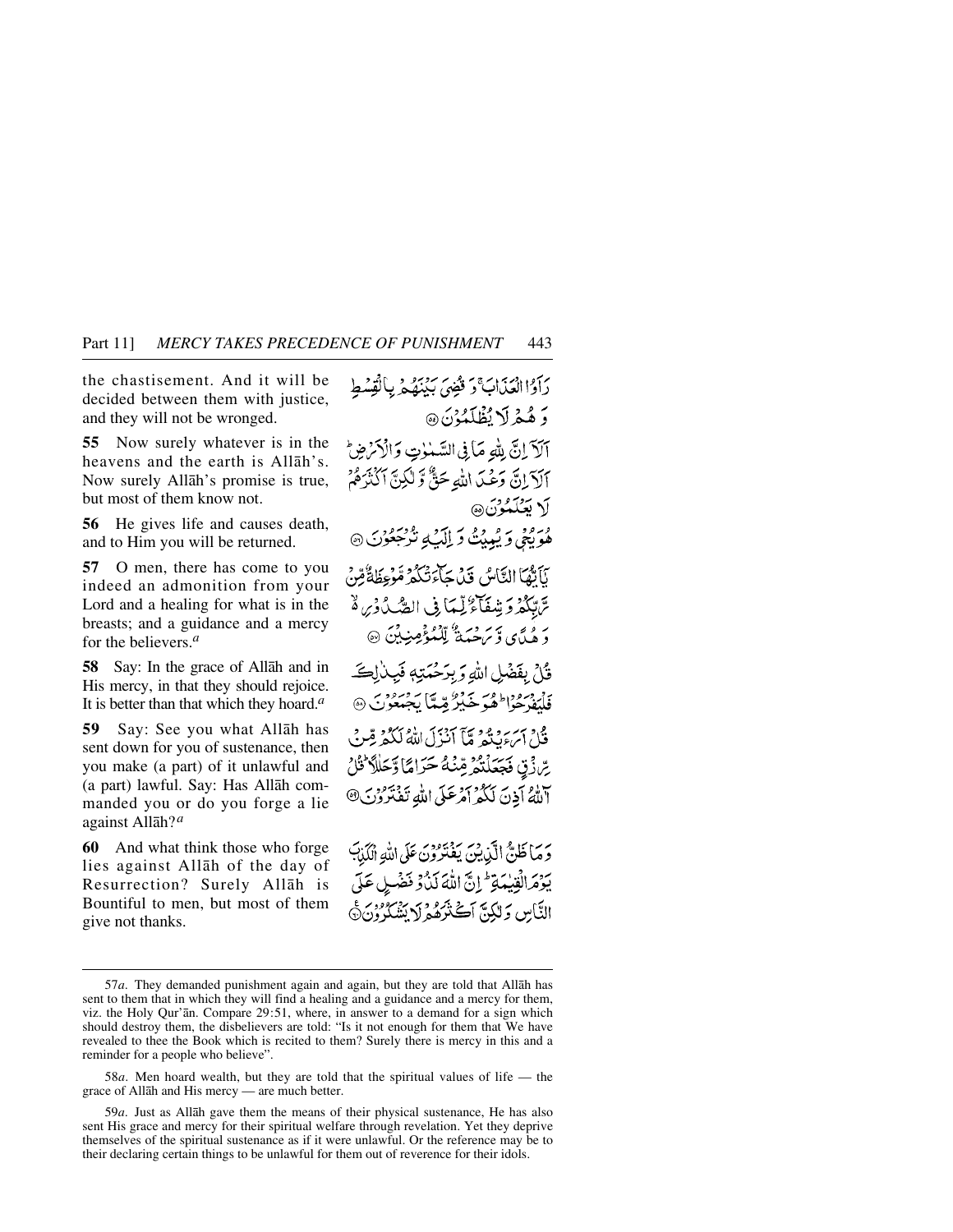# SECTION 7: **Good News for the Faithful**

**61** And thou art not (engaged) in any affair and thou recitest not concerning it any portion of the Qur'ån, and you do no work, but We are Witness of you when you are engaged therein. And not the weight of an atom in the earth or in the heaven is hidden from thy Lord, nor anything less than that nor greater, but it is (all) in a clear book.*<sup>a</sup>*

**62** Now surely the friends of Allåh, they have no fear nor do they grieve*a —*

**63** Those who believe and keep their duty.

**64** For them is good news*<sup>a</sup>* in this world's life and in the Hereafter. There is no changing the words of Allåh.*<sup>b</sup>* That is the mighty achievement.

وَ مَا تَكْوُنُ فِي شَأْنِ وَ مَاتَنْتِكُوْامِنْهُ ۚ مِنْ قُرْآنِ وَلَا تَعْبَلُوْنَ مِنْ عَمَل الْأَكْتَاعَلَيْكُمْ شُهُّرْدًا إِذْ تُفِيضُوْنَ فِينَةً وَ مَا يَعْزُمْ عَنْ تِي تَاتِ هُ مِنْ يِّنْتَقَالِ ذَيْرَةٍ فِي الْأَرْرِضِ وَكَلَ فِي السَّعَاءِ وَلَآ ٱصۡعَبَہِ مِنۡ ذٰلِكَ وَكَنَّ آكْبَرَ الْآرِنْ كِتْبِ مُّبِيِّنِ۞ آلآ إنّ آوْلِيَاءَ اللّهِ لَا خَوْنٌ عَلَيْهِمْ دَ لَا هُهُ مَهْ حَذَنَوْنَ ثَبَيْ الَّذِيْنَ امَنُوْا وَكَانُوْا يَتَقَوْنَ ﴾ لَّهُمُّ الْبُشْرٰى فِي الْحَيْوَةِ الدُّنْيَا وَفِي الأخيرة الاقتدائي لك لمن الله ذٰلِكَ هُوَ الْفَوْسُ الْعَظِيْفِرِيُّ

64*a*. The Holy Prophet said: "There has remained nothing of prophethood except *mubashsharåt*." Asked what is meant by *mubashsharåt*, he replied, "*Good visions*" (B. 92:5). Elsewhere *good visions* are said to be a part of prophethood (B. 92:4), which shows that, as the prophets were informed of the triumph of Truth, so will their followers be given this good news in their visions. The upholders of the Divine cause, we are thus told, will not only be successful — they will also receive the good news of their ultimate triumph in good visions.

<sup>61</sup>*a*. The clear book mentioned here is not, of course, a collection of written or printed sheets bound together. It is the book of the Divine law which makes every deed, good or evil, great or small, bring its reward. That there can be something less than an atom is one of those wonderful scientific disclosures of which the Holy Qur'ån is full; in modern scientific language, the atom can be broken into pieces.

<sup>62</sup>*a*. The friends of Allåh are those who help the Divine cause and invite people to faith in God. They attain to that spiritual height where fear and grief are unknown. There is also a prophecy of the ultimate triumph of Truth, for when a man attains his object, all his fear is gone and he no more grieves for the sacrifices he has made; v. 64 makes it clear.

<sup>64</sup>*b*. The *words of Allåh* here signify the *prophecies*. It is the prophecy of the good reward for the faithful that is mentioned immediately before these words, and the meaning of there being no change is that the prophetic word must be fulfilled; compare similar words used in 6:34, 115 and 18:27.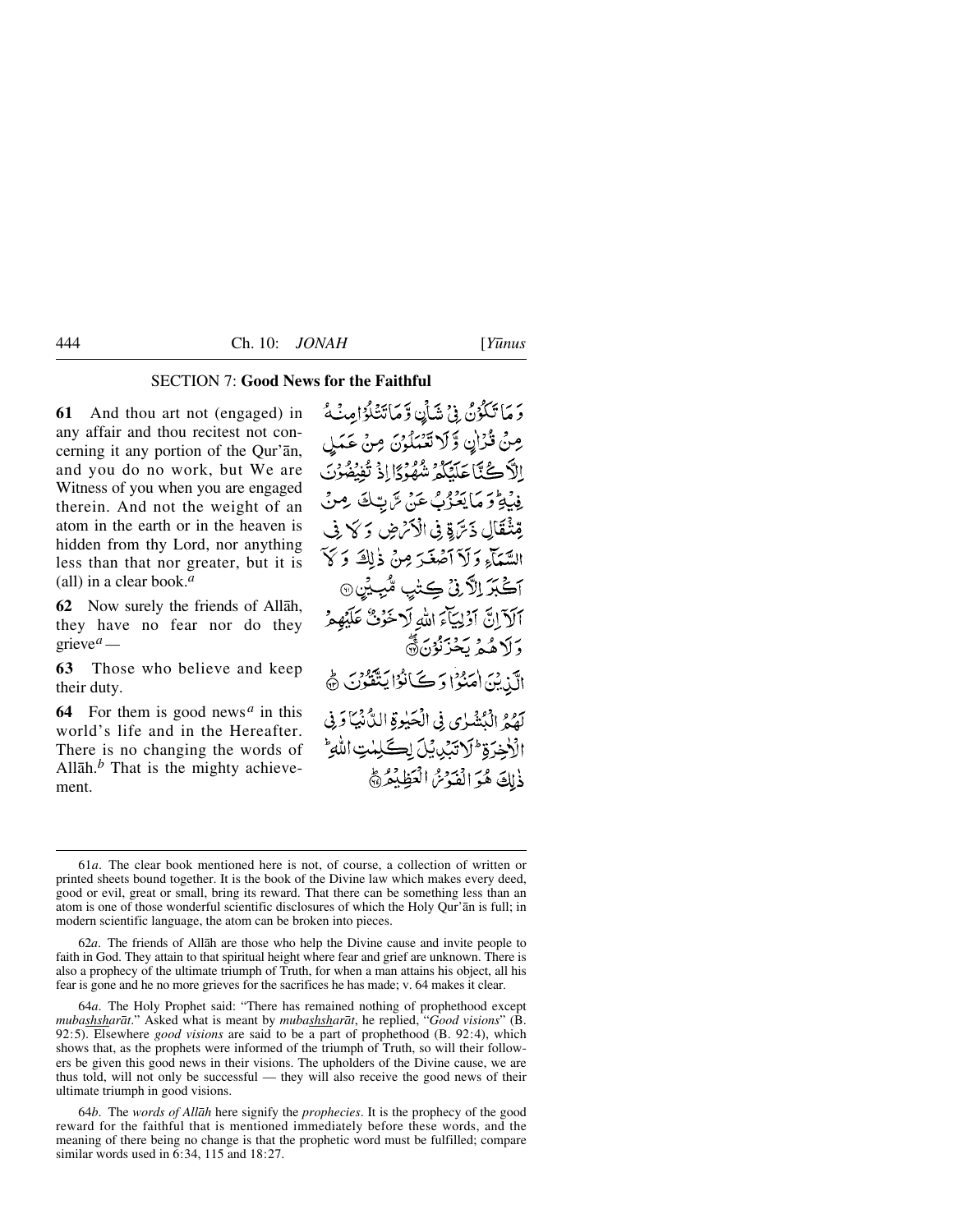**65** And let not their speech grieve thee. Surely might belongs wholly to Allåh. He is the Hearer, the Knower.

**66** Now, surely, whatever is in the heavens and whatever is in the earth is Allåh's.*<sup>a</sup>* And what do follow those who call on associates besides Allåh? They follow naught but conjecture, and they only lie.

**67** He it is Who made for you the night that you might rest therein and the day giving light. Surely in this are signs for a people who hear.

**68** They say: Allåh has taken a son (to Himself). Glory be to Him! He is the Self-sufficient. His is what is in the heavens and what is in the earth. You have no authority for this. Say you against Allåh what you know not?

**69** Say: Those who forge a lie against Allåh will not succeed.

**70** A little enjoyment in this world, then to Us is their return, then We shall make them taste severe chastisement because they disbelieved.

آلَآ إِنَّ لِلَّهِ مَنْ فِي السَّلْوٰتِ وَمَنْ فِي الْآسْرْضِ وَ مَا يَنتَبَعُ الَّذِينَ يَدْعُوْنَ صِنْ دُوۡنِ اللَّهِ شُرَكَّاءَ ۗ ۚ إِنۡ يَتَّبِعُوۡنَ إِلاَّ الظَّنَّ وَإِنْ هُمْهِ إِلاَّ بَخْرُصُوْنَ ۞ هُوَ الَّذِي جَعَلَ لَكُمُ الَّيْلَ لِتَسْكُنُوْا فِيكِ وَ النَّهَاسَ مُبْصِرًا ۖ إِنَّ فِي ذٰلِكَ لأيت لفؤو يشتغون قَالُوااتْتَخَذَ اللَّهُ وَلَدًا مُعِينٍ وَإِسْ الْمُدَيْنَ وَالْغَيْقِيِّ لَّهُ مَا فِي السَّعْوٰتِ وَ مَا فِي الْأَمَّ ضِ ۖ اِنْ عِنْدَاكُمْ رِّنْ سُلْطِنٍ بِهٰذَا َ اتَّقَرْلُونَ عَلَى اللَّهِ مَا لَا تَعْلَمْهُوْنَ ۞ قُبْلُ إِنَّ الَّذِينَ يَفْتَرُونَ عَلَى اللَّهِ الْكَذِبَ لَا يُفْلِحُوْنَ ﴾ مَتَاعٌ فِي الدُّنْيَا نَدُّرٌ إِلَيْنَا مَرْحِعُهُ نْ بِقَدْمَ الْعِيدَابَ الشَّيْدِيِّيدَ بِيَا كَانْوَا يَكْفُرُوْنَ

## SECTION 8: **Noah and Moses**

**71** And recite to them the story of Noah, when he said to his people: O my people, if my staying (here) and my reminding (you) by the messages of Allåh is hard on you, on Allåh do I rely; so decide upon your course of action and (gather) your associates.

وَاتْلُ عَلَيْهِمْ نَبَأَنُوْجِ ۗ إِذْ قَالَ لِقَوْمِهِ يْقَوْمِرِيْنْ ݣَانَ كَبْرُ عَلَيْكُمْ مَّقَاهِيْ دَ تَذْكِيْرِيْ بِالِيْتِ اللَّهِ فَعَلَى اللَّهِ تَوَكَّلْتُ فَأَجْمِعُوْٓا أَمْرَكُمْ دِ نَفْرِكَاّءَكُمْ تُقَرِّلَا يَكُنُّ

<sup>66</sup>*a*. In the previous verse, the Prophet is told not to be grieved at what the disbelievers said. "Might belongs wholly to Allåh," he is there told, and, therefore, no force in the world could frustrate the Divine purpose. The same idea is here expressed in the words "Whatever is in the heavens and whatever is in the earth is Allåh's".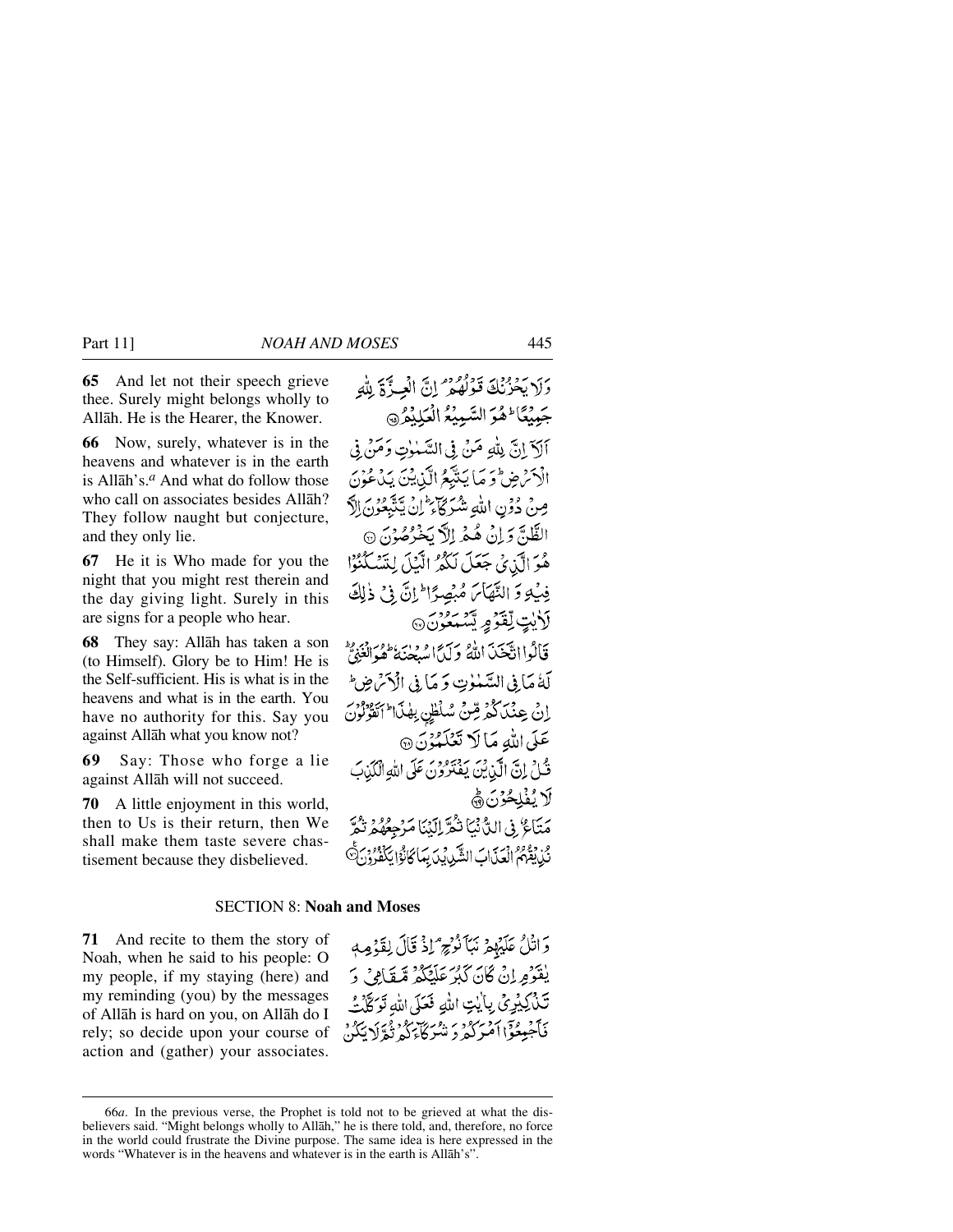Then let not your course of action be dubious to you, so have it executed against me and give me no respite.*<sup>a</sup>*

**72** But if you turn back, I ask for no reward from you. My reward is only with Allåh, and I am commanded to be of those who submit.

**73** But they rejected him, so We delivered him and those with him in the ark, and We made them rulers and drowned those who rejected Our messages. See, then, what was the end of those who were warned.

**74** Then, after him We sent messengers to their people. They came to them with clear arguments, but they would not believe what they had rejected before. Thus do We seal the hearts of those who exceed the limits.*<sup>a</sup>*

**75** Then after them We sent Moses and Aaron to Pharaoh and his chiefs with Our signs, but they were arrogant, and they were a guilty people.

**76** So when the truth came to them from Us, they said: This is surely clear enchantment!

**77** Moses said: Say you (this) of the truth when it has come to you? Is it enchantment? And the enchanters never succeed.

يَهُوْدُ عَلَيْكُمْرْغَيْبَةً نُهُمَّ اقْفُدَةَ ( إِيَّ ۇَلَائْنْظِرُوْن ۞ فَإِنْ تَوَلَّىٰنُهُمْ فَيَمَا سَأَلْتُ مُحْرِقِينَ آَجَرِ إِنْ آخِرِيَ إِلاَّ عَلَى اللَّهِ ۚ وَ أَصِرُتُ أَنْ آكُوْنَ مِنَ الْمُسْلِبِيْنَ @ وَيَكُوْنَ وَدَيْهَ مِنْ مَعْ مَنْ مَّعَهُ فِي الْفُلْكَ ر بردام و كليف و الخرقنا الّذين كذَّبوْا رِبايْتِنَا كَأَنْظُرُ كَيْفَ كَانَ عَاقِبَةُ الْمُنْذَرِيْنَ @

تْمُمَّ بَعَثْنَا صِنْ بَعْلِ، رُسُلًا إلى قَرْمِهِمُ فَجَاءُوْهُمْ بِالْبَيِّنْتِ فَيَمَا كَانُوْالِيُؤْمِنُوْا بِمَا كَذَّبُوْا بِهِ مِنْ قَبَلُ كَلَّالِكَ نَظَبَعُ عَلَى قُلُوُبِ الْمُعْتَدِينَ @ نَهُمْ يَحَنُّنَا مِنْ بَعَيْدِهِمْ مُّؤْلِيهِ، وَهٰزُوْنَ إِلَى فِرْعَوْنَ وَ مَلَأَيِّهِ بِالْيِتِنَافَاسْتَكْبَرُوْا وَكَأَنُوْا قَوْمًا مُّجْرِمِينَ۞ فَلَعَّا حَآءَهُمُ الْحَقُّ مِنْ عِنْدِينَا قَالُوْٓا انَّ هٰذَاللِّيجُرُّ مُّبِيِنٌ ۞ قَالَ مُؤْتَبِي ٱتَقْوَلُونَ لِلْحَقِّ لَمَّا حَاءَكُمْ

اَسِحْرُٰ هٰذَا أَرَلَا يُفْلِحُ السَّجِرُوْنَ ۞

<sup>71</sup>*a*. See 7:59*a* for Noah's history. The challenge of Noah to his opponents was, in fact, being reproduced now as a challenge to the opponents of the Holy Prophet. And these opponents did, in fact, decide upon their course of action in their great council hall, perhaps a year or two later, and surrounded the Prophet's house in accordance with that decision. But the Prophet escaped unnoticed from among them and they were unable to lay their hands on him.

<sup>74</sup>*a*. They do not ponder over the truth, but, having rejected once, go on opposing its progress without reflecting on it. This condition is described as *the sealing of the heart*, because the heart, being made for reflection, would no doubt be fitly described as being sealed when it ceases to reflect.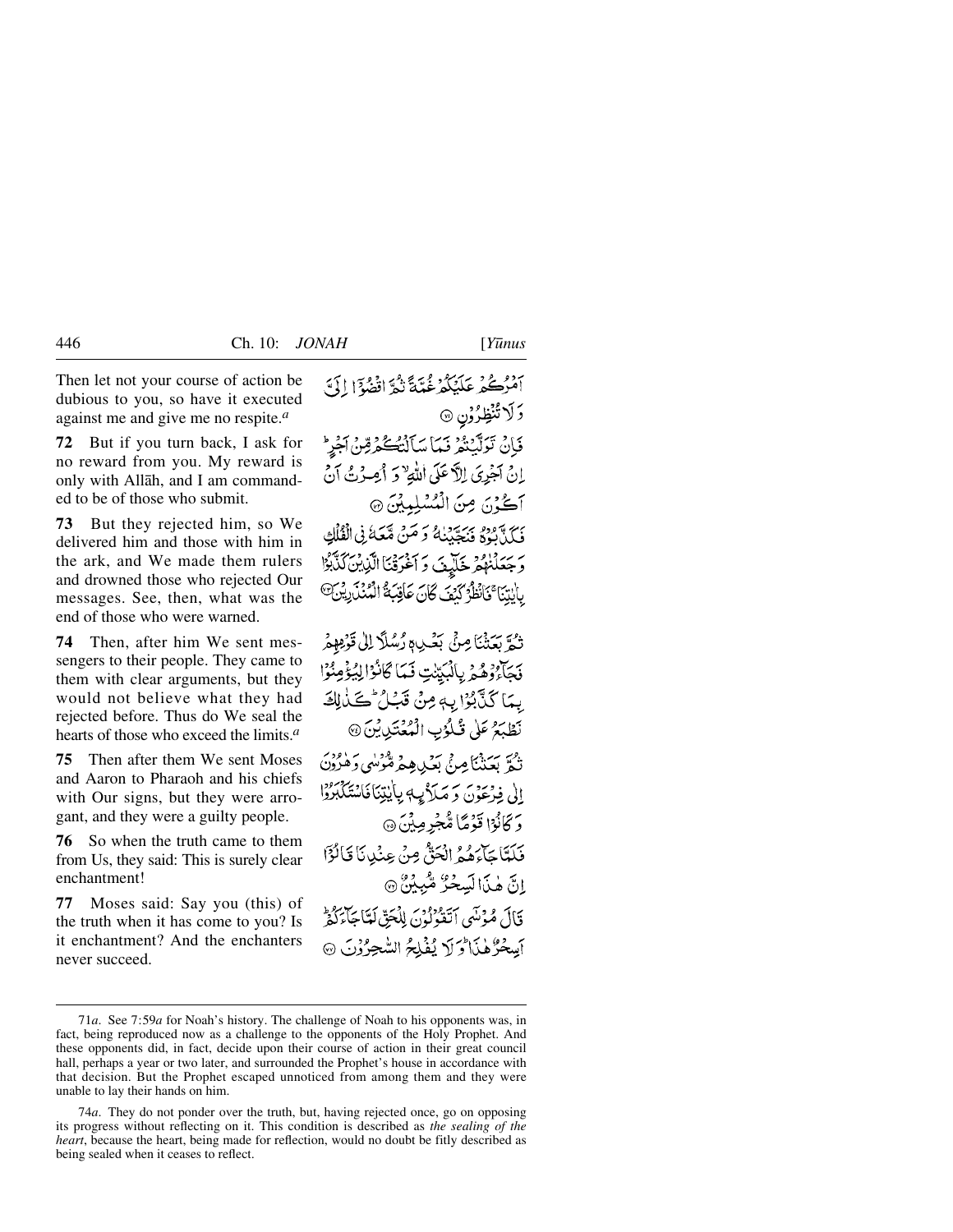**78** They said: Hast thou come to us to turn us away from that which we found our fathers following, and (that) greatness in the land may be for you two? And we are not going to believe in you.

**79** And Pharaoh said: Bring to me every skilful enchanter.

**80** So when the enchanters came, Moses said to them: Cast what you are going to cast.

**81** So when they had cast down, Moses said: What you have brought is deception. Surely Allåh will make it naught. Surely Allåh allows not the work of mischief-makers to thrive.

**82** And Allåh will establish the truth by His words, though the guilty be averse.

## SECTION 9: **End of Opposition to Moses**

**83** But, on account of the fear of Pharaoh and their chiefs persecuting them, none believed in Moses except a few of his people. And Pharaoh was truly high-handed in the land; and surely he was extravagant.*<sup>a</sup>*

**84** And Moses said: O my people, if you believe in Allåh, then rely on Him if you submit (to Him).

**85** They said: On Allåh we rely; our Lord, make us not a trial for the unjust people.

**86** And deliver us by Thy mercy from the disbelieving people.

وَ قَالَ فِرْعَوْنُ ائْتُوْنِي بِكُلِّ سْجِرِ عَلِيْوِنَ

فَلَلَّاحَاكَ السَّعَدَةُ قَالَ لَهُمْ مُّؤْنَبِي ٱلْقُوْا عَآآنَنْهُ مُّلْقُونَ@

فَلَمَّآ ٱلْقَوْا قَالَ مُؤْسٰى مَاجِئْتُمْرِبِةٌ السِّخْرُ إِنَّ اللَّهَ سَبْعُطِلُهُ ۚ إِنَّ اللَّهَ لَا يُصْبِلِهُمْ عَمَلَ الْمُفْسِدِينَ @

وَيُحِقُّ اللهُ الْحَقَّ بِكَلِمْتِ وَلَوْ ڪَ 5 الْمُجْرِمُونَ ۞

فَيِدَآ أُمَنَ لِمُؤْتَمِي الْآدُيْرِّيَّةُ قِبْنُ قَوْمِهِ عَلَىٰ خَوْفٍ مِّنْ فِرْعَوْنَ وَ مَلَاْبِهِمْ آنُ يَّفْتِنِهُمْ وَلِنَّ فِرْعَوْنَ لَعَالِ فِي الْأَرْضِيَّ وَ إِنَّهُ لَعِنَ الْمُسْرِفِينَ @ دَ قَالَ مُؤْسُى بِلْقَوْمِرِ إِنْ كُنْتُهُمْ أَهَنَّنُهُمْ وَ ِبِاللَّهِ فَعَلَيۡهِ تَرَكَّلُوۡٓٓآاِنۡ كُنۡنُوۡهُمۡتُبِلِيَٰنَ۞ فَقَالُوْا عَلَى اللَّهِ تَوَكَّلْنَا ۚ مَ تَبْنَا لَا تَحْعَلُنَا فِنْنَةً لِّلْقَوْمِ الطَّلِّبِيِّنَ ﴾ رِ<br>وَنَجِّنَا بِرَحْمَتِكَ مِنَ الْقَرْمِ الْكَفِرِيْنَ@

وَّالْوَٓاآجِئۡنَنَالِتَلۡفِتَنَاعَمَّا دَحَلۡنَاعَلَٰهِ أنآءَ نَادَ تَكْوُنَ لَكُمَا الْكِبُرِيَآءُ فِي الْأَدْضِ رُ مَانَحْنُ لَكُمَّا بِمُؤْمِنِينَ ۞

<sup>83</sup>*a*. The Israelites believed in Moses as the verses that follow show. By *his people*, therefore, are meant Pharaoh's wife (66:11) and a believer (40:28). The word *dhurriyyah* means offspring, and according to I'Ab means here *qalßl* or *a few*.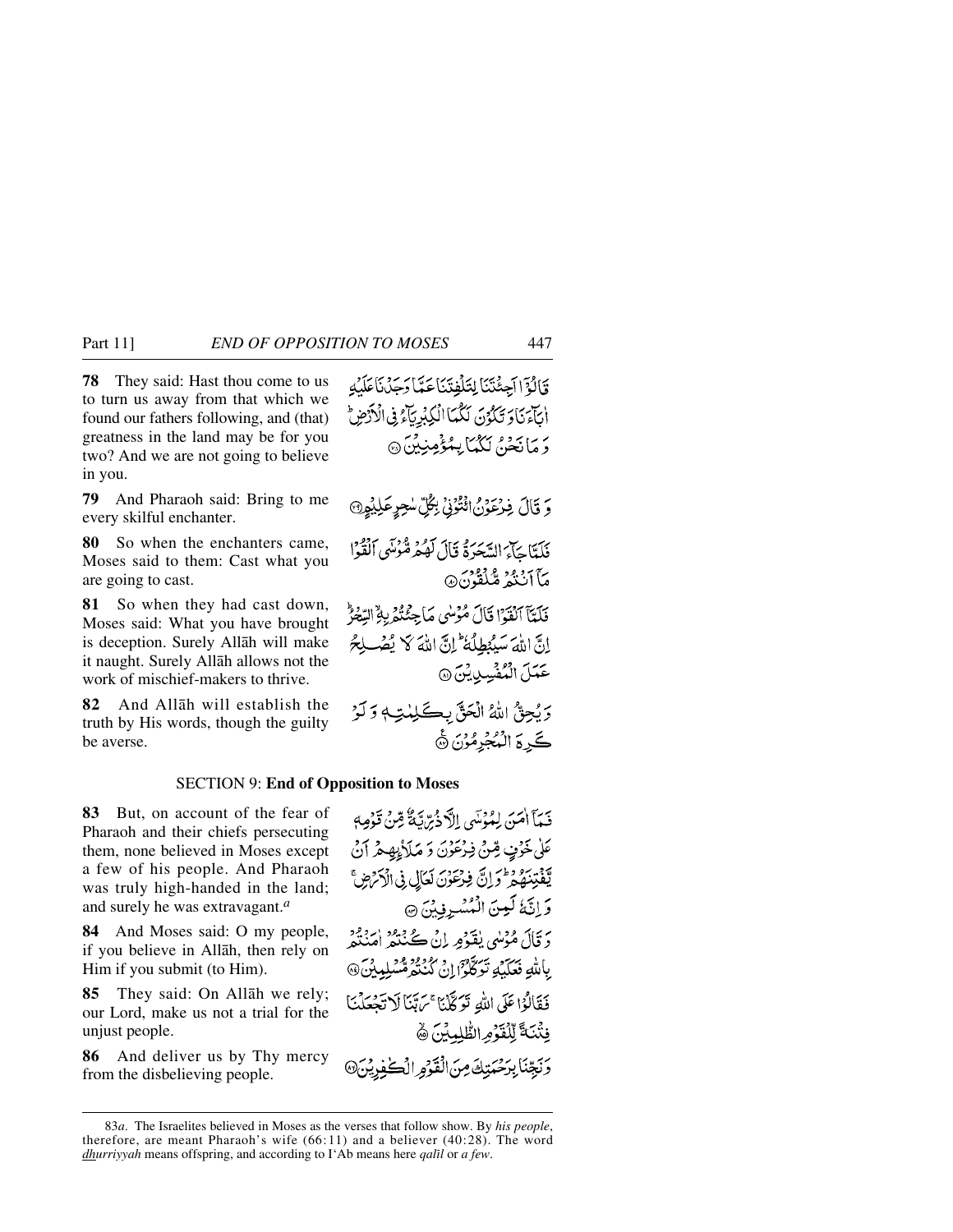**87** And We revealed to Moses and his brother: Take for your people houses to abide in Egypt and make your houses places of worship*<sup>a</sup>* and keep up prayer. And give good news to the believers.

**88** And Moses said: Our Lord, surely Thou hast given Pharaoh and his chiefs finery and riches in this world's life, our Lord, that they may lead (people) astray from Thy way.*<sup>a</sup>* Our Lord, destroy their riches and harden their hearts, so that they believe not till they see the painful chastisement.*<sup>b</sup>*

**89** He said: Your prayer is accepted; so continue in the right way and follow not the path of those who know not.

**90** And We brought the Children of Israel across the sea. Then Pharaoh and his hosts followed them for oppression and tyranny, till, when drowning overtook him, he said: I believe that there is no god but He in Whom the Children of Israel believe, and I am of those who submit.*<sup>a</sup>*

**91** What! Now! And indeed before (this) thou didst disobey and thou

دَ أَدْ حَدْيَآ إِلَىٰ مُّوْسُوِي دَ أَخِيبُهِ أَنْ يَ تَسَبَوۡ أَ لِقَوْمِكُمَا بِبِيْصُرَ بُبُوْتًا وَّاجْعَلُوْا بِيُوتَكُمْ ِقِيْلَةً وَّ أَقْسُمُوا الصَّلُوةَ وَ بَشْرِ الْمُؤْمِنِينَ۞

دَ قَالَ مُؤْسُى رَبِّيَّآ إِنَّكَ اٰتَيْتَ فِيهُ عَوْنَ دَ مَلَاَةُ زِنْنَةً وَّ آمْوَالَّا فِي الْحَيْوَةِ الدُّّنْمَانِي رِيبِ إِيْضِلُّوُا عَنْ سَبِيْلِكَ رَبَّيَا اطْهِد عَلَى آمُوَالِهِعْرُ وَ انشَكَادُ عَلَى قُلُوْبِهِمْ فَبِلَا يُؤْمِنُوْاحَتّْي يَرَدُّاالْعَدْ إِنَّ الْأَدَلِيْهَ ۞

قَالَ قَلْ أَجِيَّبَتْ دَّعْزَتْكُمَا فَاسْتَقِيْنَا وَلَا تَتَّبِعُنِّ سَبِيْلَ الَّذِيْنَ لَا يَعْلَمُوْنَ ۞

و (مردي) بِبَيْنِجَ إِسْبَرَآءِ بِبِيَ ابْبَحْرَ فَأَتَبَعَهُمْ فه ديمة وروم عن ديمًا وّ عَبْدُوًا الْمَتَيَّ إِذْ أَ آديهُمْ الْغَيَرَةُ حِيَّالَ إِمْنُتُ آتَكَ لِآلالَهَ اللَّا الَّذِيِّ اٰمَنَتْ بِهِ بَنُوَّا إِسْرَاءِنِيِّ دَانَا مِنَ الْمُسْلِمِينَ @

ب الطن وُقَبِيْ عَصَيْتَ قَبَيْلُ وَكُنْتَ

<sup>87</sup>*a*. The *qiblah* is that facing which one prays, and therefore it indicates *a place of worship*. The Israelites were obliged to pray in their houses because they did not enjoy full religious liberty in Egypt and had no public places of worship.

<sup>88</sup>*a*. The *låm* here — translated as *that* — is really what is called *låm 'aqibat* or the *låm* used to indicate the end. The significance is, not that God had granted them riches to mislead people, but that this was the end for which they used their riches.

<sup>88</sup>*b*. Pharaoh and his people did not care for either arguments or signs. Moses therefore now prays for their punishment. *Shadda 'alai-hi* also means *he assaulted him*, and God's assaulting their hearts ("harden their hearts") would mean *depriving them of that which their hearts desired*.

<sup>90</sup>*a*. In the agonies of death, pronounced atheists have sometimes recognized the existence of God.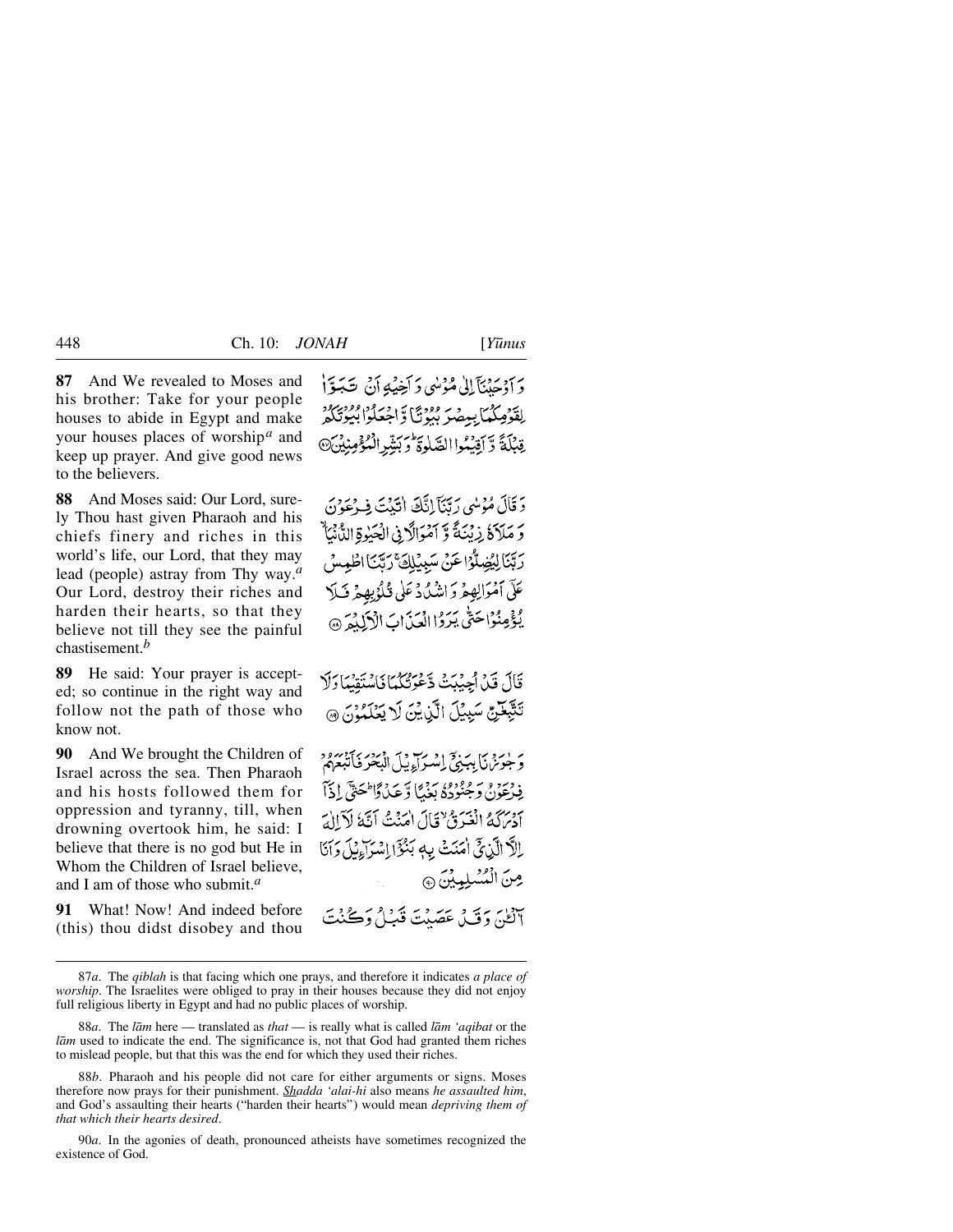wast of the mischief-makers!

**92** But this day We shall save thee in thy body that thou mayest be a sign to those after thee. And surely most of the people are heedless of Our signs.*<sup>a</sup>*

صِنَ الْمُفْسِدِينَ @ فَالْيَوْمَ نُبَجِّيْكَ بِبَكَرْنِكَ لِتَكْوُنَ لِمَنْ خَلْفَكَ أَيَةً لَوَ إِنَّ كَثِيْرًا قِنَ النَّاسِ عَنْ البِّيْنَالْغَطْلُونَ ۞

#### SECTION 10: **Those who heed Warning will benefit**

**93** And certainly We lodged the Children of Israel in a goodly abode and provided them with good things. Then they differed not till the knowledge came to them.*<sup>a</sup>* Surely thy Lord will judge between them on the day of Resurrection concerning that in which they differed.

**94** But if thou art in doubt<sup>*a*</sup> as to that which We have revealed to thee, ask those who read the Book*<sup>b</sup>* before

وَلَقَدْ بَوَّأَنَا بَنِيٍّ إِسْرَاءِيْلَ مُبَوَّآَصِدُقِ وَّسَ رَدَّارُ مِّ مِّنَ الطَّيِّبِٰتِ ۚ فَمَا اخْتَلَفُوْا حَتَّى جَآءَهُمُ الْعِلْمُ ۚ إِنَّ سَ بَّكَ يَفْضِيْ ر بِهِ وَرَ الْقِيْهَةِ فِيُمَاكَانُوْ افِيَّهِ يَخْتَلِفُوْنَ ﴾

فَإِنْ كُنْتَ فِي شَكٍّ مِّيَّاً أَنْزَلْنَا إِلَيْكَ فَسْتَلِ الَّذِيْنَ يَفْرَءُوْنَ الْكِتْبَ مِنْ قَبْلِكَ

93*a*. The first part of this passage is taken by some to refer to the Israelites who were with, and came after, Moses, and by others, among whom is I'Ab, to the Madinah Jews (Rz). In the latter case it is a prophetical announcement as to the Jewish attitude towards the Prophet later on when he fled to Madinah.

94*a*. It should be noted that the person addressed in the Holy Qur'ån is not always the Prophet, though the form may be singular, as here. It is very often the reader. Nor do the words *revealed to thee* show that the Prophet is meant, for the Holy Qur'ån is in many places spoken of as being revealed to all the people, as, for instance, "*That which has been revealed to us*" (2:136), and "*We have revealed to you a Book*" (21:10). The opening words of the next section make it clear that the reader is addressed, because there we have: "Say: O people, if you are in doubt as to my religion" (v. 104). Throughout the Holy Qur'ån the Holy Prophet appears as having the greatest certainty about the word which was revealed to him, so much so that he never entertained the sligthest doubt about the truth of the promises of future success and triumph when, to the material eye, there appeared nothing around but failure and disappointment. In the very next verse the words are, *be not of those who reject the messages of Allåh*, which shows clearly that it is the Prophet's opponents who are addressed here.

94*b*. That is, ask them whether previous revelation does not contain clear prophecies of the advent of the Prophet.

<sup>92</sup>*a*. That the body was really cast ashore, though the Bible does not mention it, is clear from the fact that the body of Rameses II, who is regarded as the Pharaoh of Moses, has been discovered as preserved among the mummies in Egypt (*En. Br.* Art. Mummy). This is another instance of the insufficiency of the Bible narrative and of the truth of the Quranic statement where it supplements the Bible. The discovery now made could not have been known to the Holy Prophet; it was not known to any person in the world till very recently.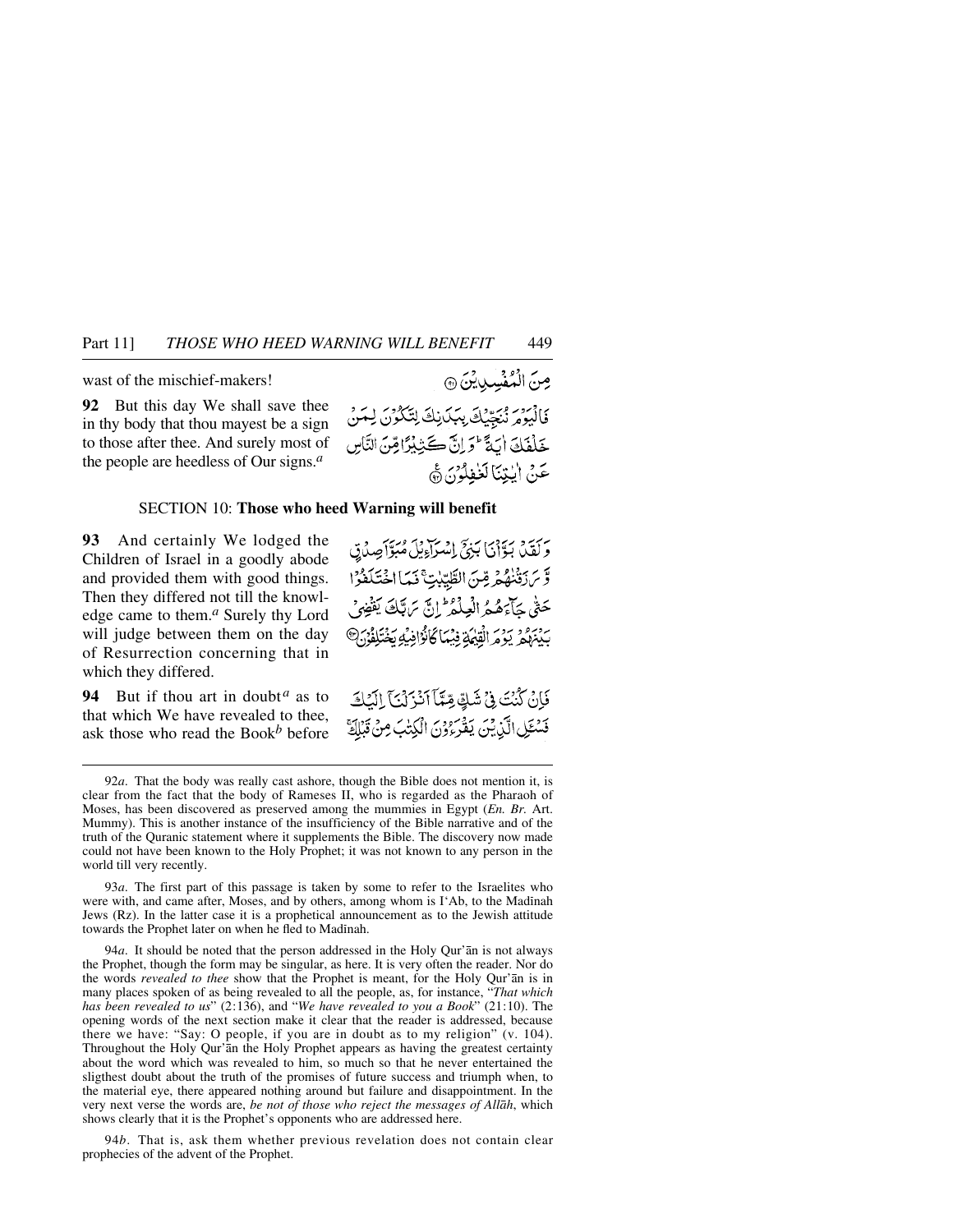thee. Certainly the Truth has come to thee from thy Lord, so be not thou of the doubters.

**95** And be not of those who reject the messages of Allåh, (for) then thou wilt be of the losers.

**96** Surely those against whom the word of thy Lord has proved true will not believe,

**97** Though every sign should come to them, till they see the painful chastisement.

**98** And why was there not a town which believed, so that their belief should have profited them, but the people of Jonah? When they believed, We removed from them the chastisement of disgrace in this world's life, and We gave them provision for a while.*<sup>a</sup>*

**99** And if thy Lord had pleased, all those who are in the earth would have believed, all of them. Wilt thou then force men till they are believers?*<sup>a</sup>*

**100** And it is not for any soul to believe except by Allåh's permission. And He casts uncleanness on those who will not understand.*<sup>a</sup>*

لَفَلْ جَآءَكَ الْحَقَّ مِنْ رَّبِّكَ فَلَا تَكْوُنَنَّ مِنَ الْمُهْبَدَيْنَ ۞ وَلا تَكْوُنَ مِن الْكَايِنِيّ كَيْ بُوْا بِالْتِ اللَّهِ قَتَّكُوْنَ مِنَ الْخُسِرِيْنَ @ ارِّ الَّذِيْنَ حَقَّتْ عَلَيْهِمْ كَلِّدَتْ رَبِّكَ لَا يُؤْمِنُوْنَ ۞ دَ كَنْ حَبَّرْ زُوْرٌ ڪُلُّ أَبَ تِهَ حَتَّى يَدَ دُا الْعَذَابَ الْأَلِيْدَهِ فَكَوْلَا كَانَتْ فَيَرْبَدُّ أَمَنَتْ فَيَنْعِيْهِمْ آ إِيْمَانِهَمَآ إِلَٰٓ قَوْمَ بِوَنْيُوسٍ لَيْبًآ أَمَنُوا كَيَهِمْ يَا عَنْهُمْ عَنَّابَ الْخِزْيِ فِي الْحَيْوةِ الدُّنْيَا دَ مَتَّعۡنٰوْمُ اِلَى حِيْنِ ۞

وَكَوْ شَكَّائِرَ سَاتِّكَ لَأَحَدَ، مَنْ فِي الْأَسْرَضِ كُلُّهُمْ جَمِيْعًا ۖ أَفَأَنْتَ تُكْرِهُ النَّاسَ حَتَّى بَكَرْنُوْا مُؤْمِنِيْنَ ۞ رَ مَا كَانَ لِنَفْسٍ آنْ تُؤْمِنَ اِلْأَرْبِأِذْنِ اللَّهِ وَيَجْعَلُ الرِّجْسَ عَلَى الَّذِينَ لَا يَعْقِلُوْنَ

99*a*. Compare 2:256: "There is no compulsion in religion". The reference is to the great zeal of the Holy Prophet and his over-exerting himself in preaching the Truth: "Maybe thou wilt kill thyself with grief, sorrowing after them, if they believe not in this announcement" (18:6).

100*a*. Those who will not understand the truth will find uncleanness cast on them. That is only natural. The word *rijs* also means *punishment* (LL), and the significance, in that case, is that those who care not for the warning must receive the punishment.

<sup>98</sup>*a*. Compare Jonah 3:10: "And God saw their works that they turned from their evil way, and God repented of the evil that He had said that He would do unto them, and He did it not". References to Jonah are contained in the Holy Qur'ån in 6:86; 10:98; 21:87; 37:139–148; 68:48– 50. He bears a resemblance to the Holy Prophet in that his people benefited by the warning, as did the Arabs by the warning of the Prophet, though after much opposition. Jonah is thus the type of a prophet whose people were dealt with mercifully.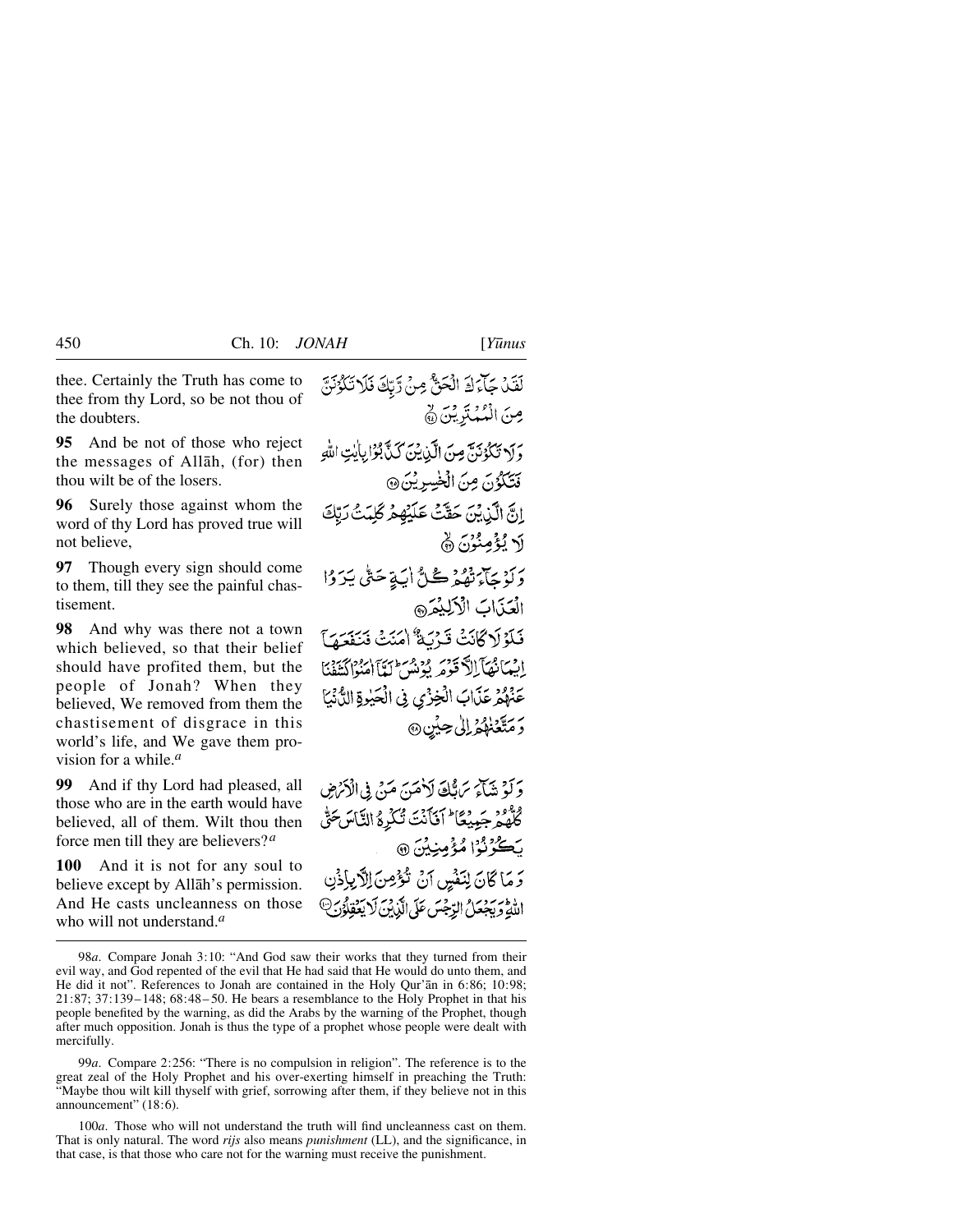**101** Say: Behold what is in the heavens and the earth! And signs and warners avail not a people who believe not.*<sup>a</sup>*

**102** What do they wait for, then, but the like of the days of those who passed away before them? Say: Wait then; I, too, am with you of those who wait.

**103** Then We deliver Our messengers and those who believe — even so (now); it is binding on Us to deliver the believers.

# SECTION 11: **Divine Judgment**

**104** Say: O people, if you are in doubt as to my religion, (know that) I serve not those whom you serve besides Allåh, but I serve Allåh, Who causes you to die; and I am commanded to be of the believers,

**105** And that thou set thy purpose towards the Religion uprightly; and be not of the polytheists.

**106** And call not besides Allåh on that which can neither benefit thee nor harm thee; for if thou dost, thou shalt then be of the unjust.

**107** And if Allåh afflicts thee with harm, there is none to remove it but He; and if He intends good to thee, there is none to repel His grace. He brings it to whom He pleases of His servants. And He is the Forgiving, the Merciful.

**108** Say: O people, the Truth has indeed come to you from your Lord;

وْلِ لَآَيْهَا النَّاسُ إِنْ كُنْتُمْ فِي شَكِّ رِّسٌ دِيْنِي فَلَآ أَعْيُلُ الَّذِيْنَ تَعۡبُلُونَ مِنْ دُوِّنِ اللَّهِ وَلٰكِنْ أَعْبُلُ اللَّهَ الَّذِيْ وَأَنَّ أَقِيمُ وَجْهَكَ لِلَّذِيْنِ حَنِبْفًا ۚ وَكَلَّ تَكُوُنَنَّ مِنَ الْمُشْرِكِيْنَ۞ وَلَا تَدْعُ مِنْ دُوْنِ اللَّهِ مَالَا يَنْفَعُكَ وَلَا يَضُرُّكَ ۚ فَيَانُ فَعَلْتَ فَإِنَّكَ إِذًا مِّنَ الطَّلمِينَ ۞ وَإِنْ يَّمْسَسْكَ اللهُ بِضُرِّ فَلَا كَاشِفَ لَّهَ اِلَّا هُوَ ۚ وَ إِنْ يُّرِدُكَ بِخَيْرٍ فَلَا رب لِفَضْلِهِ يُصِيْبُ بِهِ مَنْ يَشَاءُ صِنْ عِبَادِ وَثُمَّوْ الْعَفْوَمُ الرَّحِيْمُرُ فَكِنْ يَأْلِيْهَاْ النَّامِكَ قَدْمِيًّا وَكُنَّهُ ۚ الْحَقُّ عِنْ تَرَبِّكُمْ ۚ فَعَيَنِ اهْتَدْنِي فَبَاتَّمَا

101*a*. There is an abundance of signs in nature itself but man heeds them not.